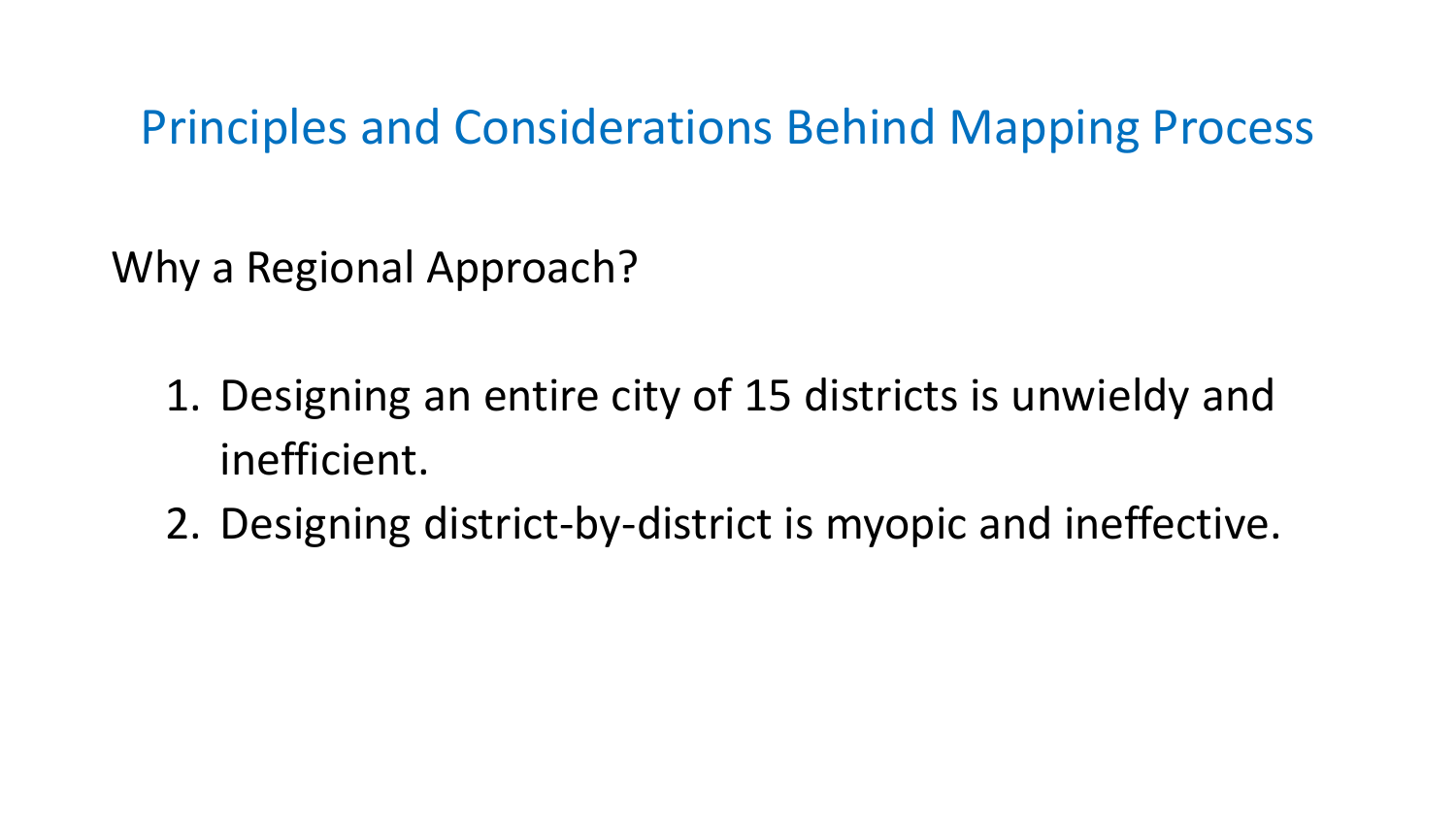Regional Approach:

3. Designing by regions is a compromise approach that allows teams of commissioners to appreciate both the micro and macro-level issues involved in the design of a complex and interdependent system.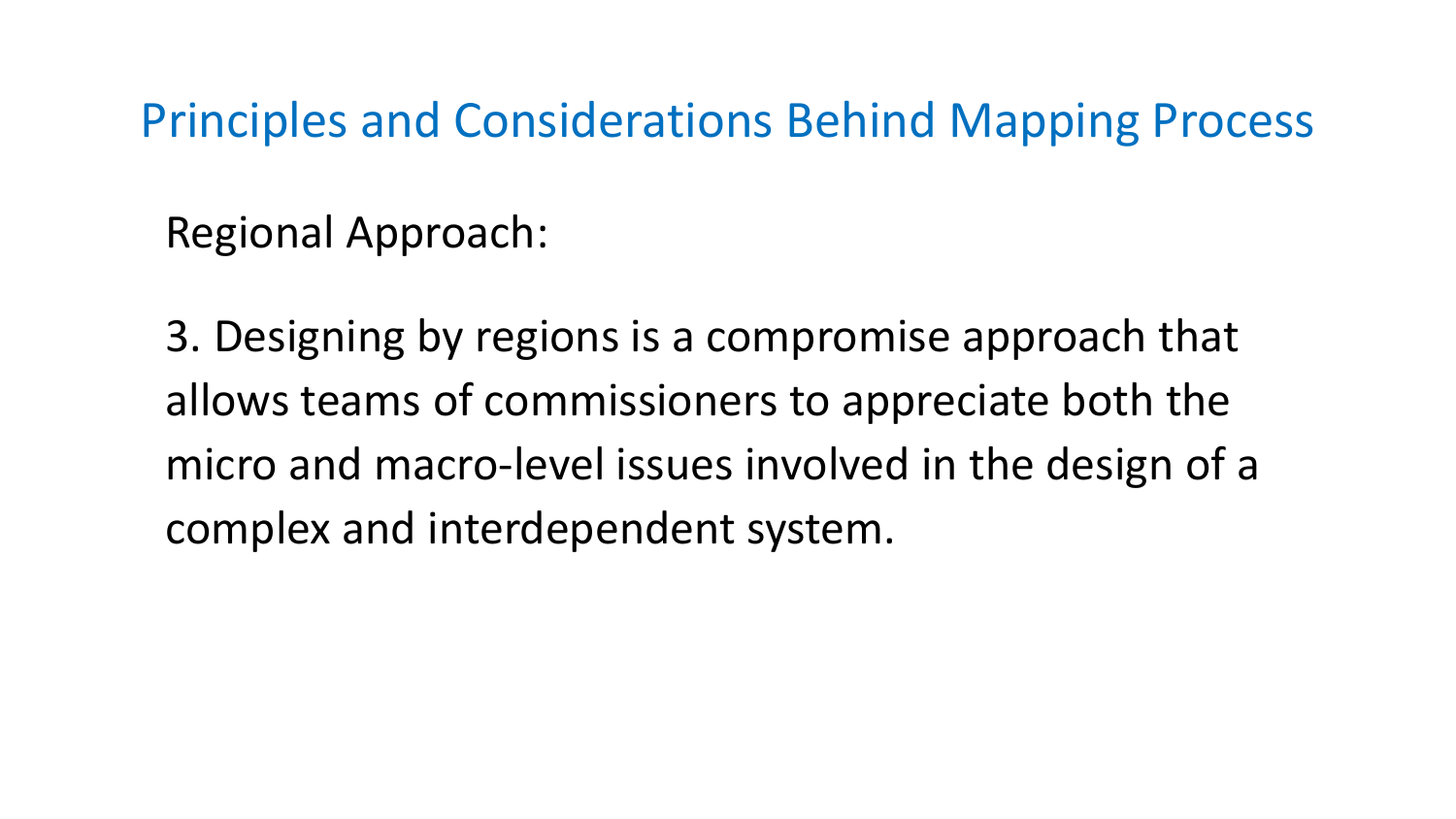- A Regional, Ad Hoc Groups Approach:
	- 1. A **proportional division** of labor among commissioners is an equitable way to divide the analytical work.
	- 2. Permits commissioners a **workable scope of analysis**  that allows for the growth of expertise in the understanding of quantitative and qualitative data.
	- 3. The ad hoc setting facilitates an **openness of expression and testing of ideas** that is appropriate for a setting in which decision-making is not involved.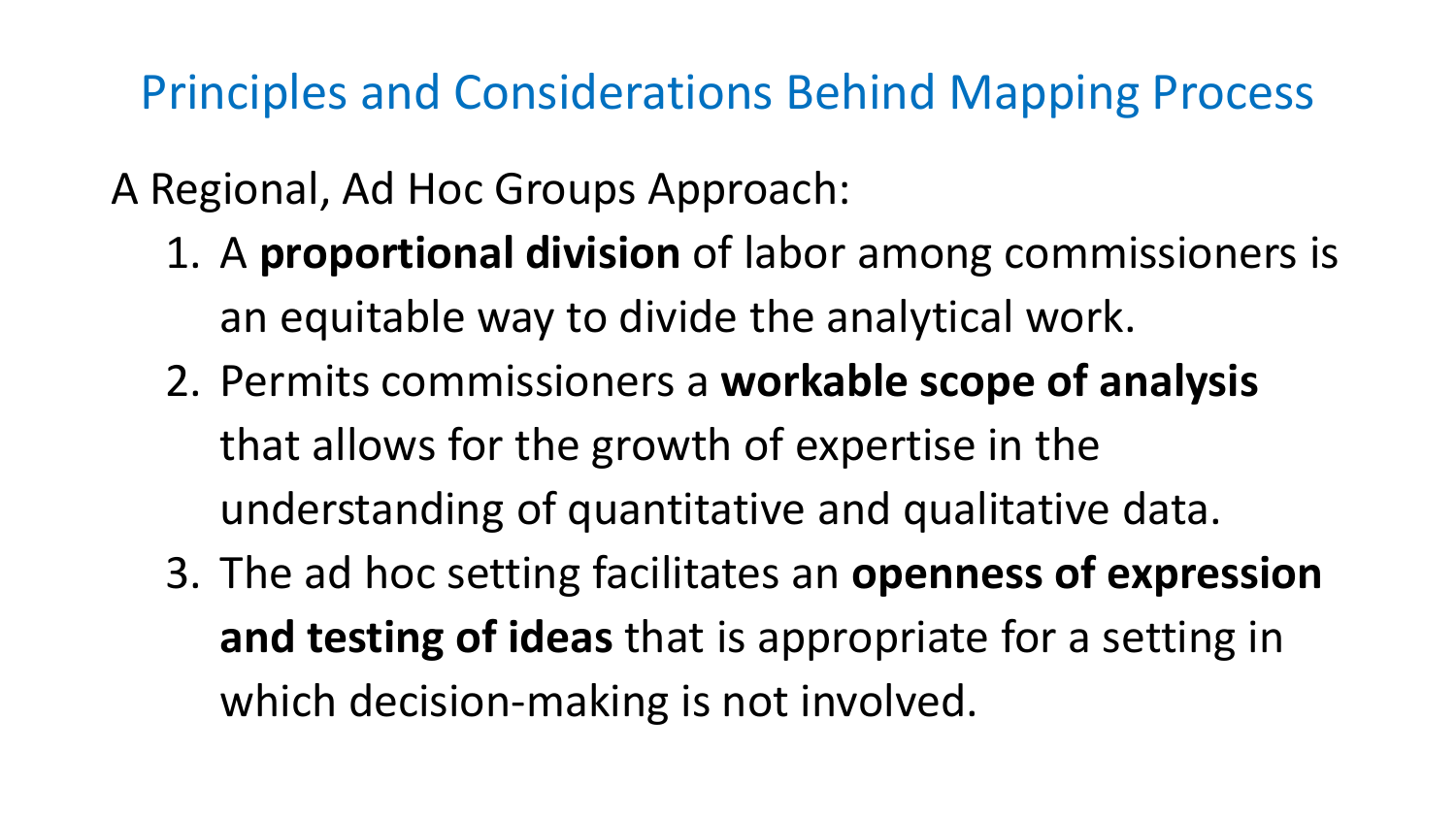An Approach that Leverages Commissioner Expertise. Placed in ad-hoc regionally by:

- **1. Professional Experience**: Each of our commissioners has been assigned to Regional Groups on the basis of their professional experience in and contributing to distinct areas of the City.
- **2. Lived Experience:** Commissioners know the communities in which they live.
- **3. Ties by Appointee:** Commissioners may have ties to particular areas of the City by virtue of their appointment.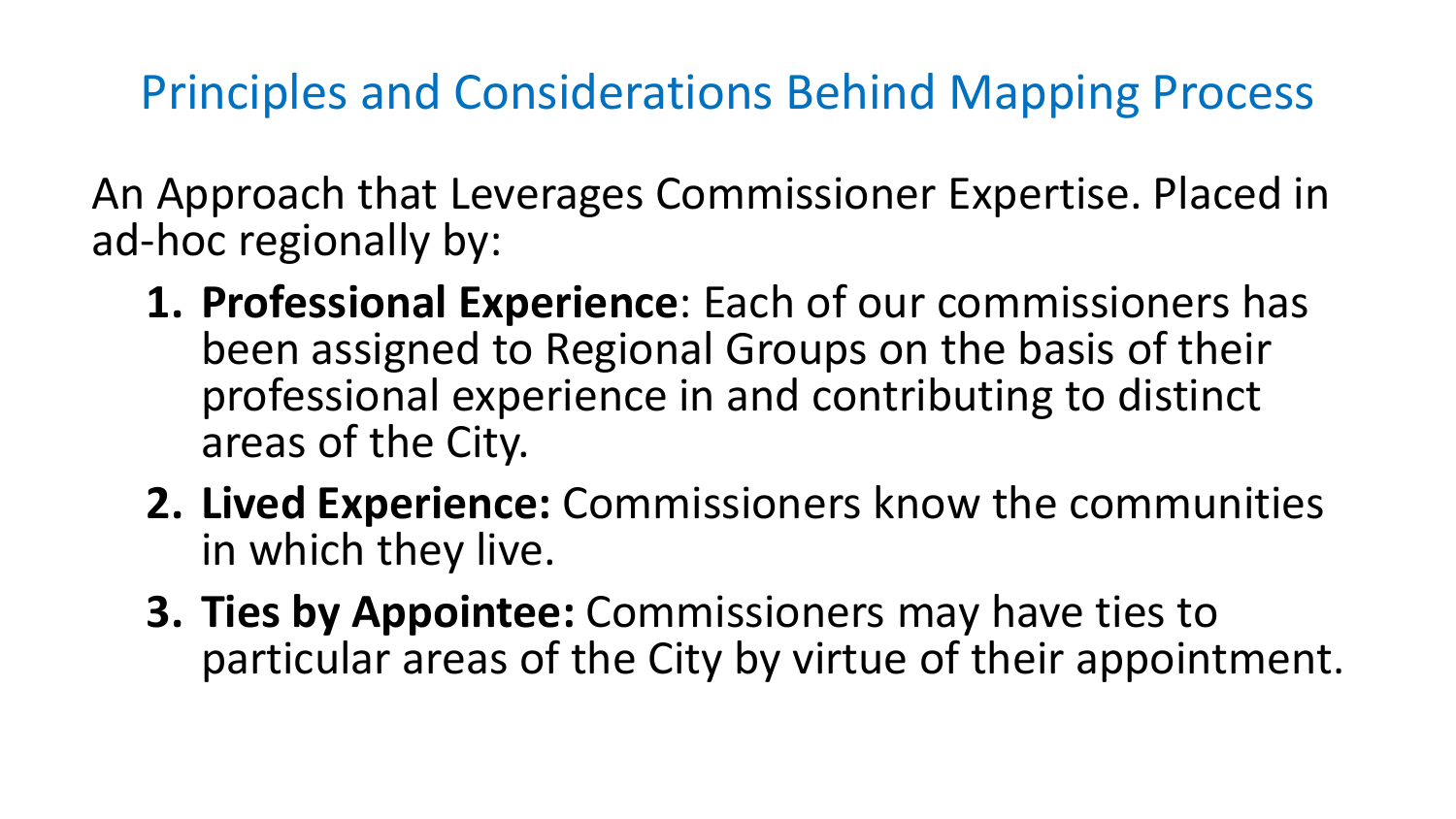### **Commission Timeline**

| Week of:<br>$9 - 15$                                                                                                                                       | Week of:<br><b>August 16-22</b>                                                                                                   | Week of:<br><b>August 23-29</b>                                                                                                                                                                                                                                                      | Week of:<br>August 30 - September 5                                                             | Week of:<br>September 6-12                                                                                                                              | Week of:<br>September 13-19                                                                                   |  |
|------------------------------------------------------------------------------------------------------------------------------------------------------------|-----------------------------------------------------------------------------------------------------------------------------------|--------------------------------------------------------------------------------------------------------------------------------------------------------------------------------------------------------------------------------------------------------------------------------------|-------------------------------------------------------------------------------------------------|---------------------------------------------------------------------------------------------------------------------------------------------------------|---------------------------------------------------------------------------------------------------------------|--|
| Release of Census P.L. 94<br>Redistricting Data<br>August 12                                                                                               | Beginning of Ad Hoc Regional<br><b>Group Analysis</b>                                                                             | Ad Hoc Regional Group Analysis<br>of Community-of-Interest and<br><b>Census Population Data</b>                                                                                                                                                                                      | Ad Hoc Regional Group Analysis<br>of Community-of-Interest and<br><b>Census Population Data</b> | Ad Hoc Regional Group Analysis<br>of Community-of-Interest and<br><b>Census Population Data</b>                                                         | <b>Commission Line Drawing</b>                                                                                |  |
| CD 7 - Public Hearing<br>CD 1 - Public Hearing                                                                                                             | CD 15 - Public Hearing<br>CD 14 - Public Hearing<br>Aug. 19: Commission meets to<br>review Census Data highlights.                | <b>Spanish Public Hearing</b><br>CD10 - Public Hearing                                                                                                                                                                                                                               | CD9 - Public Hearing                                                                            | CD8 - Public Hearing<br><b>Citywide Public Hearing</b>                                                                                                  | Sept. 14: Public Line Drawing<br>Sept. 16: Public Line Drawing                                                |  |
| <b>Commission approves</b><br>mapping protocols.                                                                                                           | Ad Hoc Regional Group<br>organizational meetings.                                                                                 | Meeting in Ad Hoc Regional Groups, Commissioners review and assess public Community-of-<br>Interest testimony. Representatives selected by their respective Groups meet to address and<br>resolve inter-regional issues. Each Group submits a written report to the full Commission. |                                                                                                 |                                                                                                                                                         | Commissioners direct the<br>shaping of districts by staff, in<br>public sessions.                             |  |
| Week of:<br>September 20-26                                                                                                                                | Week of:<br>September 27 - October 3                                                                                              | Week of:<br>October 4-10                                                                                                                                                                                                                                                             | Week of:<br>October 11-17                                                                       | Week of:<br>October 18-24                                                                                                                               | Week of:<br>October 25-31                                                                                     |  |
| Release of SWDB Data<br>September 22                                                                                                                       | Draft Maps<br>Adoption                                                                                                            | Draft Maps<br><b>Public Comment</b>                                                                                                                                                                                                                                                  | Draft Maps<br><b>Public Comment</b>                                                             | Final Map Adoption                                                                                                                                      | <b>Final Report Released</b>                                                                                  |  |
|                                                                                                                                                            | Sept. 28 - Commission<br>considers Draft Map options                                                                              | Oct. 4 - Draft Maps Released<br>Draft Map Hearing #1: Oct. 6<br>Draft Map Hearing #2: Oct. 9                                                                                                                                                                                         | Draft Map Hearing #3: Oct. 13<br>Draft Map Hearing #4: Oct. 16                                  | Oct. 21 - Commission meets to<br>approve Final Map.                                                                                                     | Oct. 28 - Commission<br>meets to approve Final<br>Report.                                                     |  |
| With the release of the<br>State's official redistricting<br>data, staff integrates State<br>data into LACCRC<br>database for the design of<br>draft maps. | The Commission meets in<br>public to review proposed<br>mapping starting points and<br>develops Draft Maps for<br>public comment. | With Draft Maps now public, the Commission holds four<br>Public Hearings to receive input on the Draft Maps.                                                                                                                                                                         |                                                                                                 | The Commission meets to<br>review public comment on the<br>Draft Maps and makes any<br>changes deemed appropriate.<br>Commission adopts a Final<br>Map. | The Commission's written<br>Final Report and Final Map<br>are completed and submitted<br>to the City Council. |  |
| Public meetings are shown with yellow backgrounds.                                                                                                         |                                                                                                                                   |                                                                                                                                                                                                                                                                                      |                                                                                                 |                                                                                                                                                         |                                                                                                               |  |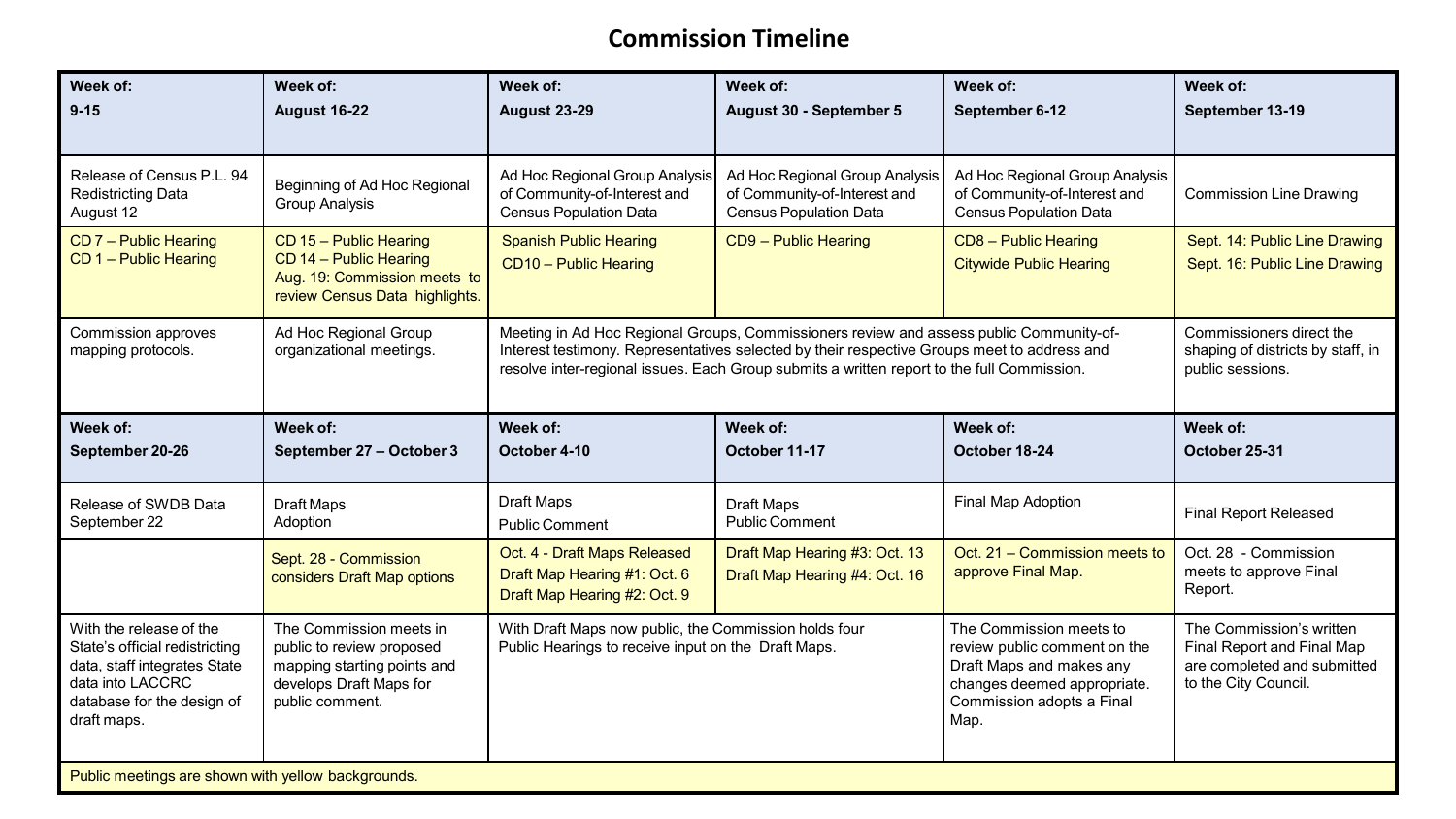|                        | <b>LACCRC - AUGUST 2021</b> |                 |                                                       |                                            |                                                                         |        |                            |
|------------------------|-----------------------------|-----------------|-------------------------------------------------------|--------------------------------------------|-------------------------------------------------------------------------|--------|----------------------------|
|                        | <b>Sunday</b>               | <b>Monday</b>   | <b>Tuesday</b>                                        | Wednesday                                  | <b>Thursday</b>                                                         | Friday | <b>Saturday</b>            |
|                        |                             |                 |                                                       |                                            |                                                                         | 6      |                            |
|                        |                             |                 | <b>MAPPING &amp; DATA</b><br><b>COMMITTEE MEETING</b> | <b>PUBLIC HEARING CD4</b>                  |                                                                         |        |                            |
|                        | я                           |                 | 10                                                    | 11                                         | 12                                                                      | 13     | 14                         |
|                        |                             |                 | <b>COMMISSION MEETING</b>                             | <b>PUBLIC HEARING CD7</b>                  | <b>CENSUS REDISTRICTING</b><br><b>DATA RELEASED</b>                     |        | <b>PUBLIC HEARING CD1</b>  |
|                        | 15                          | 16              | 17                                                    | 18                                         | 19                                                                      | 20     | 21                         |
|                        |                             |                 |                                                       | <b>PUBLIC HEARING CD15</b>                 | <b>COMMISSION MEETING:</b><br><b>CENSUS DATA</b><br><b>PRESENTATION</b> |        | <b>PUBLIC HEARING CD14</b> |
|                        | 22                          | 23              | 24                                                    | 25                                         | 26                                                                      | 27     | 28                         |
|                        |                             |                 |                                                       | <b>PUBLIC HEARING IN</b><br><b>SPANISH</b> |                                                                         |        | <b>PUBLIC HEARING CD10</b> |
| AD HOC REGIONAL GROUPS |                             |                 |                                                       |                                            |                                                                         |        |                            |
|                        | 29                          | 30 <sub>l</sub> | 31                                                    |                                            |                                                                         | 31     |                            |
|                        |                             |                 |                                                       |                                            | <b>PUBLIC HEARING CD9</b>                                               |        |                            |
|                        | AD HOC REGIONAL GROUPS      |                 |                                                       |                                            |                                                                         |        |                            |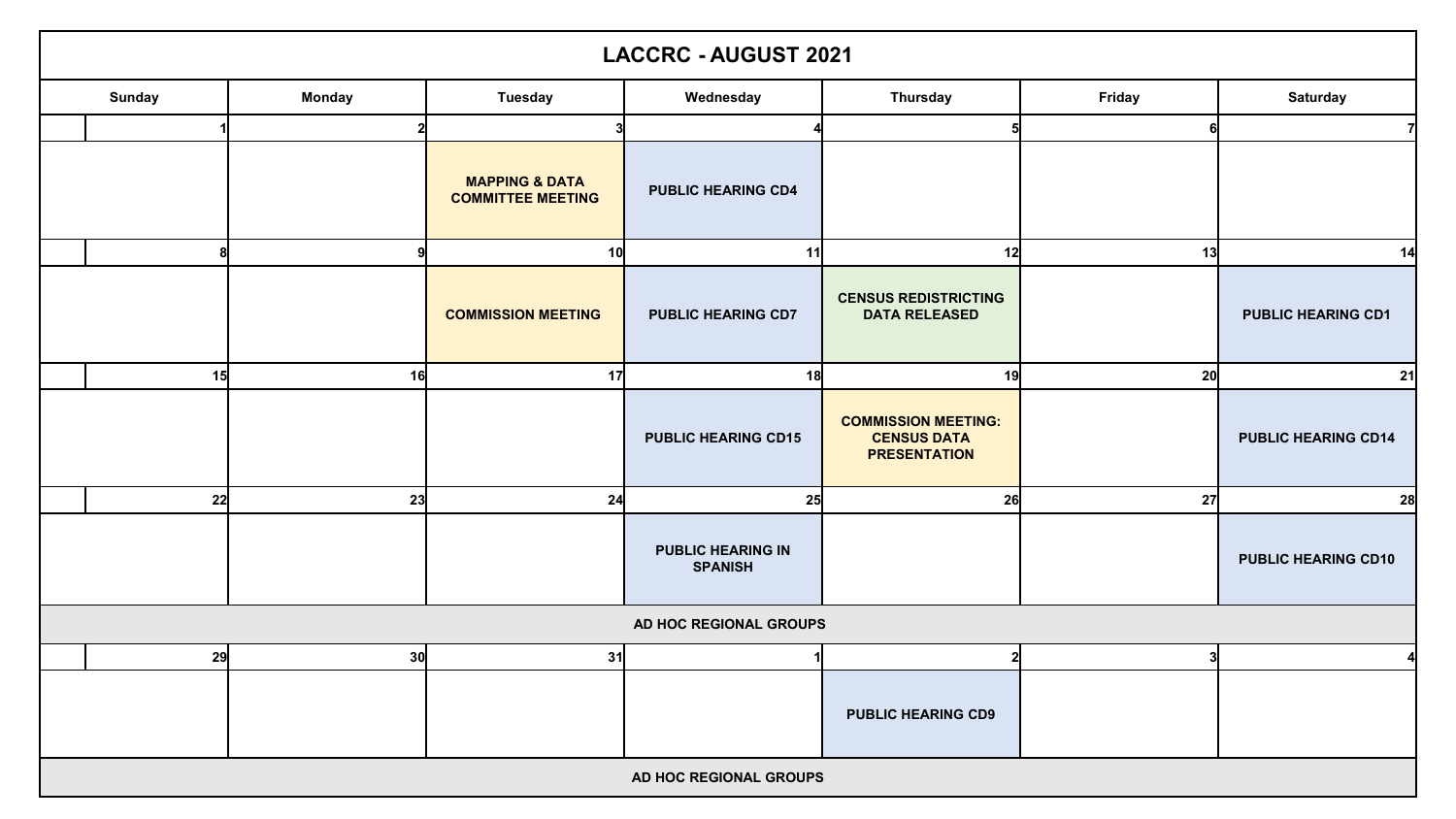| <b>LACCRC - SEPTEMBER 2021</b> |                  |                                                        |                               |                                                   |               |                                |
|--------------------------------|------------------|--------------------------------------------------------|-------------------------------|---------------------------------------------------|---------------|--------------------------------|
| <b>Sunday</b>                  | <b>Monday</b>    | <b>Tuesday</b>                                         | Wednesday                     | <b>Thursday</b>                                   | <b>Friday</b> | <b>Saturday</b>                |
| 29                             | 30               | 31                                                     |                               |                                                   | 3             |                                |
|                                |                  |                                                        |                               | <b>PUBLIC HEARING CD9</b>                         |               |                                |
|                                |                  |                                                        | AD HOC REGIONAL GROUPS        |                                                   |               |                                |
|                                | 6                |                                                        | 8                             |                                                   | 10            | 11                             |
|                                | <b>LABOR DAY</b> |                                                        | <b>PUBLIC HEARING CD8</b>     |                                                   |               | <b>CITYWIDE PUBLIC HEARING</b> |
|                                |                  |                                                        | AD HOC REGIONAL GROUPS        |                                                   |               |                                |
| 12                             | 13               | 14                                                     | 15                            | 16                                                | 17            | 18                             |
|                                |                  | <b>COMMISSION MEETING TO</b><br><b>DRAW LINES</b>      |                               | <b>COMMISSION MEETING TO</b><br><b>DRAW LINES</b> |               |                                |
| 19                             | 20               | 21                                                     | 22                            | 23                                                | 24            | 25                             |
|                                |                  |                                                        | <b>STATEWIDE DATA RELEASE</b> |                                                   |               |                                |
| 26                             | 27               | 28                                                     | 29                            | 30 <sub>l</sub>                                   |               |                                |
|                                |                  | <b>COMMISSION MEETING TO</b><br><b>ADOPT DRAFT MAP</b> |                               |                                                   |               |                                |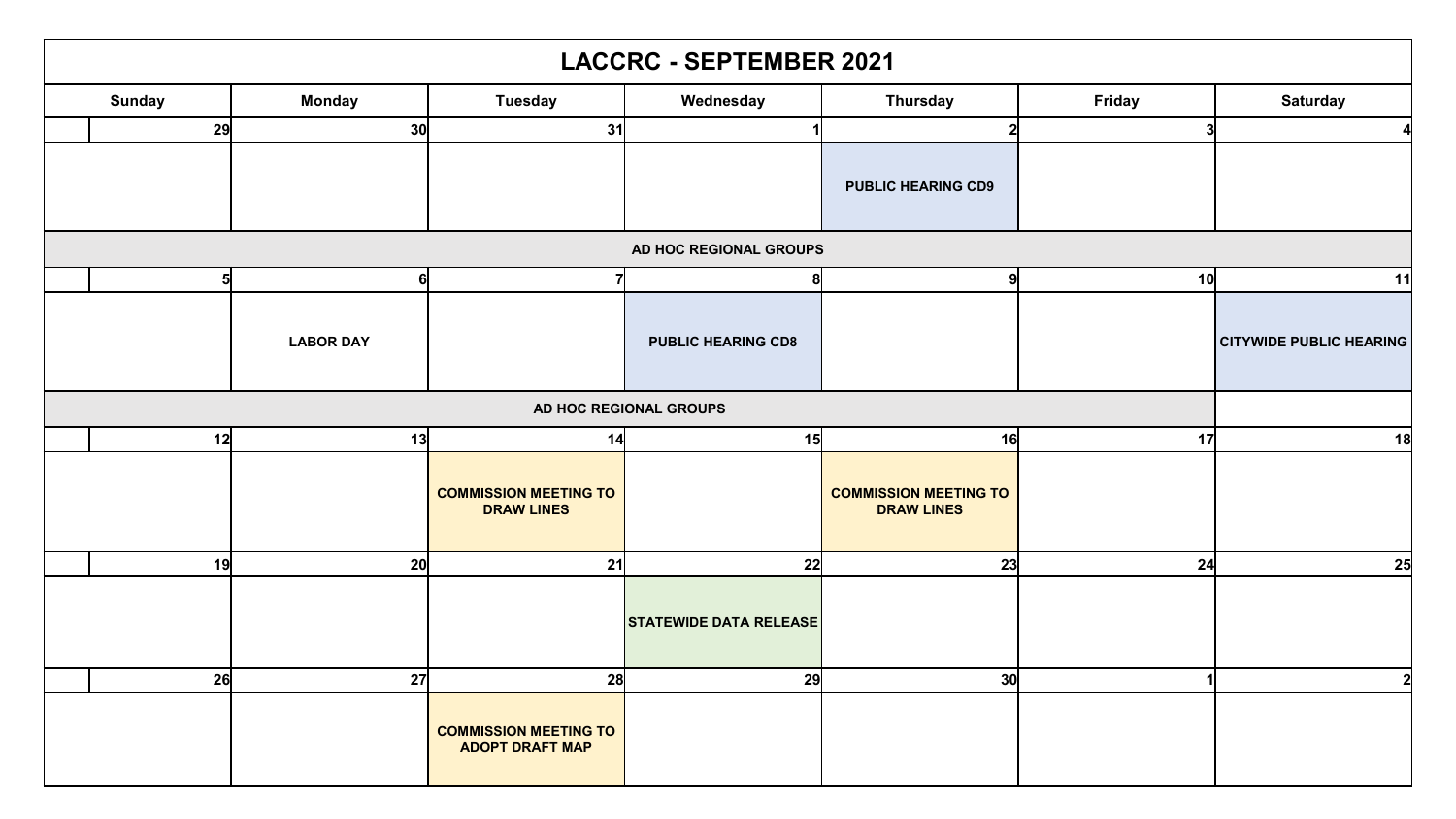#### **LACCRC - OCTOBER 2021**

| <b>Sunday</b>    | <b>Monday</b>          | <b>Tuesday</b> | Wednesday                                       | <b>Thursday</b>                                           | Friday                                                                | <b>Saturday</b>                                 |
|------------------|------------------------|----------------|-------------------------------------------------|-----------------------------------------------------------|-----------------------------------------------------------------------|-------------------------------------------------|
| 26               | 27                     | 28             | 29                                              | 30 <sup>l</sup>                                           |                                                                       |                                                 |
|                  |                        |                |                                                 |                                                           |                                                                       |                                                 |
|                  | $\boldsymbol{\Lambda}$ |                | 6                                               |                                                           |                                                                       |                                                 |
|                  |                        |                | <b>PUBLIC HEARING #1 ON</b><br><b>DRAFT MAP</b> |                                                           |                                                                       | <b>PUBLIC HEARING #2 ON</b><br><b>DRAFT MAP</b> |
| 10 <sub>l</sub>  | 11                     | 12             | 13                                              | 14                                                        | 15                                                                    | 16                                              |
|                  | <b>COLUMBUS DAY</b>    |                | <b>PUBLIC HEARING #3 ON</b><br><b>DRAFT MAP</b> |                                                           |                                                                       | <b>PUBLIC HEARING #4 ON</b><br><b>DRAFT MAP</b> |
| 17               | 18                     | 19             | 20 <sup>l</sup>                                 | 21                                                        | 22                                                                    | 23                                              |
|                  |                        |                |                                                 | <b>COMMISSION MEETING TO</b><br><b>ADOPT FINAL MAP</b>    |                                                                       |                                                 |
| 24               | 25                     | 26             | 27                                              | 28                                                        | 29                                                                    | 30 <sub>l</sub>                                 |
|                  |                        |                |                                                 | <b>COMMISSION MEETING TO</b><br><b>ADOPT FINAL REPORT</b> | <b>SUBMISSION OF FINAL MAP</b><br>AND REPORT TO THE<br><b>COUNCIL</b> |                                                 |
| 31               |                        | 2              | 3 <sup>l</sup>                                  |                                                           | 5                                                                     | $6\phantom{a}$                                  |
| <b>HALLOWEEN</b> |                        |                |                                                 |                                                           |                                                                       |                                                 |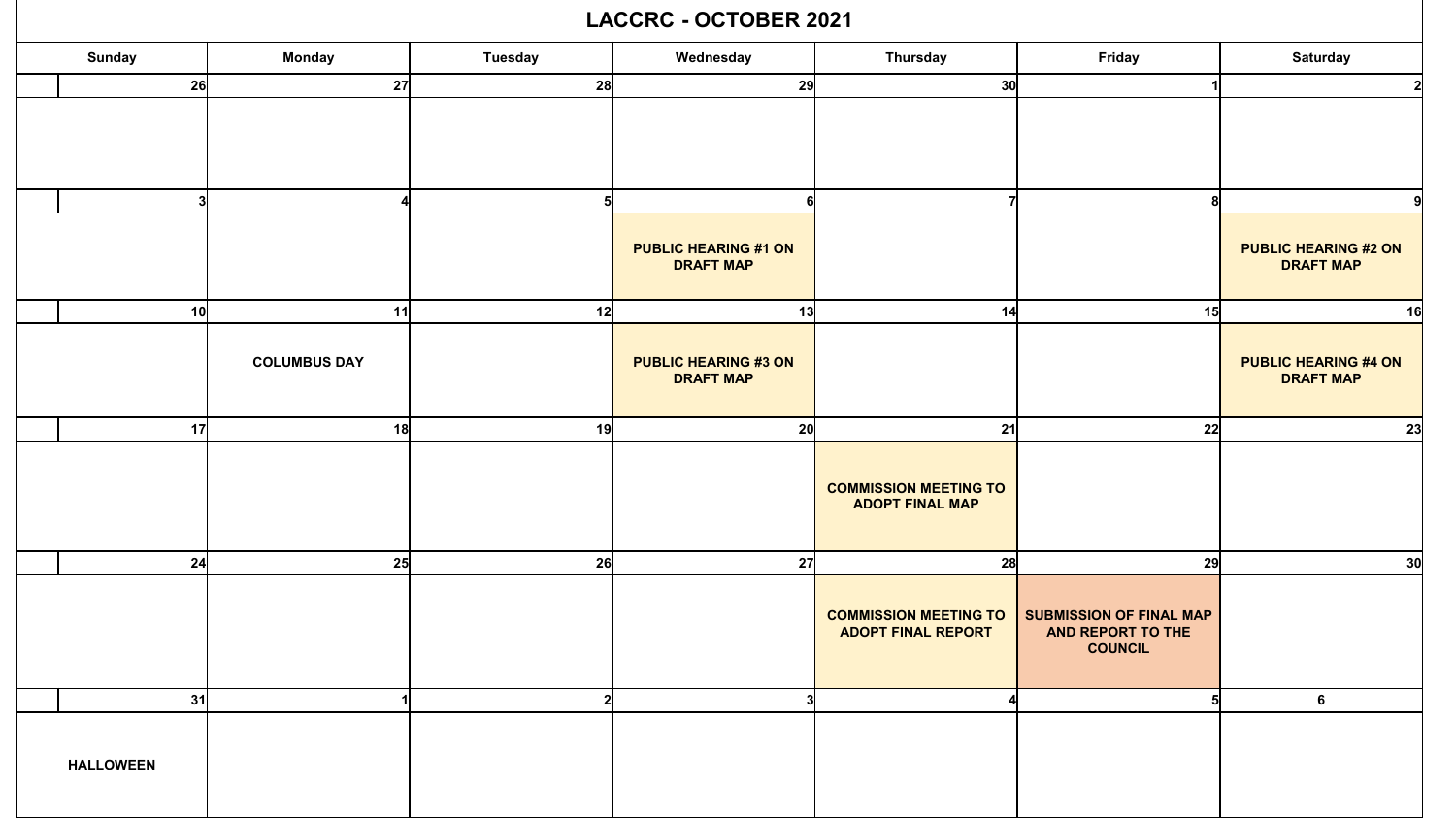### **Ad Hoc Regional Groups**

| $\mathbf 1$    | 2 <sup>1</sup> | $\overline{\mathbf{3}}$ | 4              |
|----------------|----------------|-------------------------|----------------|
| Anderson       | <b>Brenes</b>  | Ali                     | <b>Barrett</b> |
| <b>Bremond</b> | <b>Diaz</b>    | Delgadillo              | Cagna          |
| Le             | Garsten        | Prichard                | Hyun           |
| Martinez       | Moreno         | Suh                     | Katz           |
| Shaw           | Polanco        |                         | Saldivar       |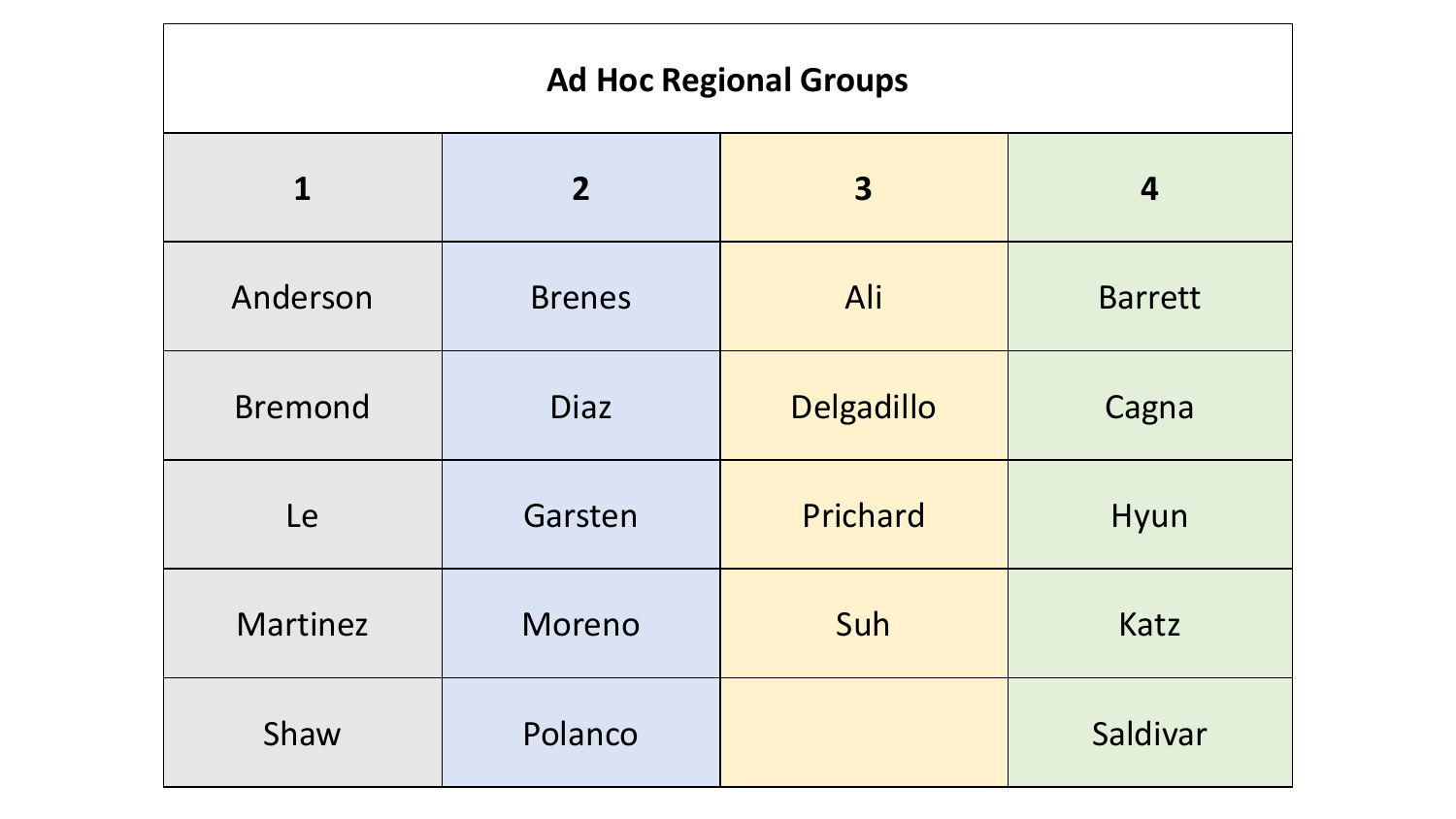| <b>Name</b>                    | <b>Appointed by</b>  | <b>Region</b>  |
|--------------------------------|----------------------|----------------|
| Carlos R. Moreno               | <b>City Attorney</b> | $\overline{2}$ |
| Elissa D. Barrett              | Controller           | $\overline{4}$ |
| <b>Richard Polanco</b>         | CD1                  | $\overline{2}$ |
| Denis Cagna                    | CD <sub>2</sub>      | 4              |
| <b>Richard Katz</b>            | CD <sub>3</sub>      | 4              |
| Alexandra Suh                  | CD <sub>4</sub>      | 3              |
| Rockard J. Delgadillo          | CD <sub>5</sub>      | 3              |
| <b>Fred Ali</b>                | CD6/CP               | 3              |
| Elizabeth Saldivar             | CD <sub>7</sub>      | $\overline{4}$ |
| Valerie Lynn Shaw              | CD <sub>8</sub>      | $\mathbf{1}$   |
| <b>Miguel Martinez</b>         | CD <sub>9</sub>      | $\mathbf{1}$   |
| Edward L. Anderson             | <b>CD10</b>          | 1              |
| Michele Prichard               | <b>CD11</b>          | 3              |
| David Hyun                     | <b>CD12</b>          | 4              |
| <b>Andrew Garsten</b>          | <b>CD13</b>          | $\overline{2}$ |
| Sonja F. Diaz                  | <b>CD14</b>          | $\overline{2}$ |
| Nam Le                         | <b>CD15</b>          | 1              |
| <b>Maria Brenes</b>            | Mayor                | $\overline{2}$ |
| <b>Charisse Bremond Weaver</b> | Mayor                | $\overline{1}$ |